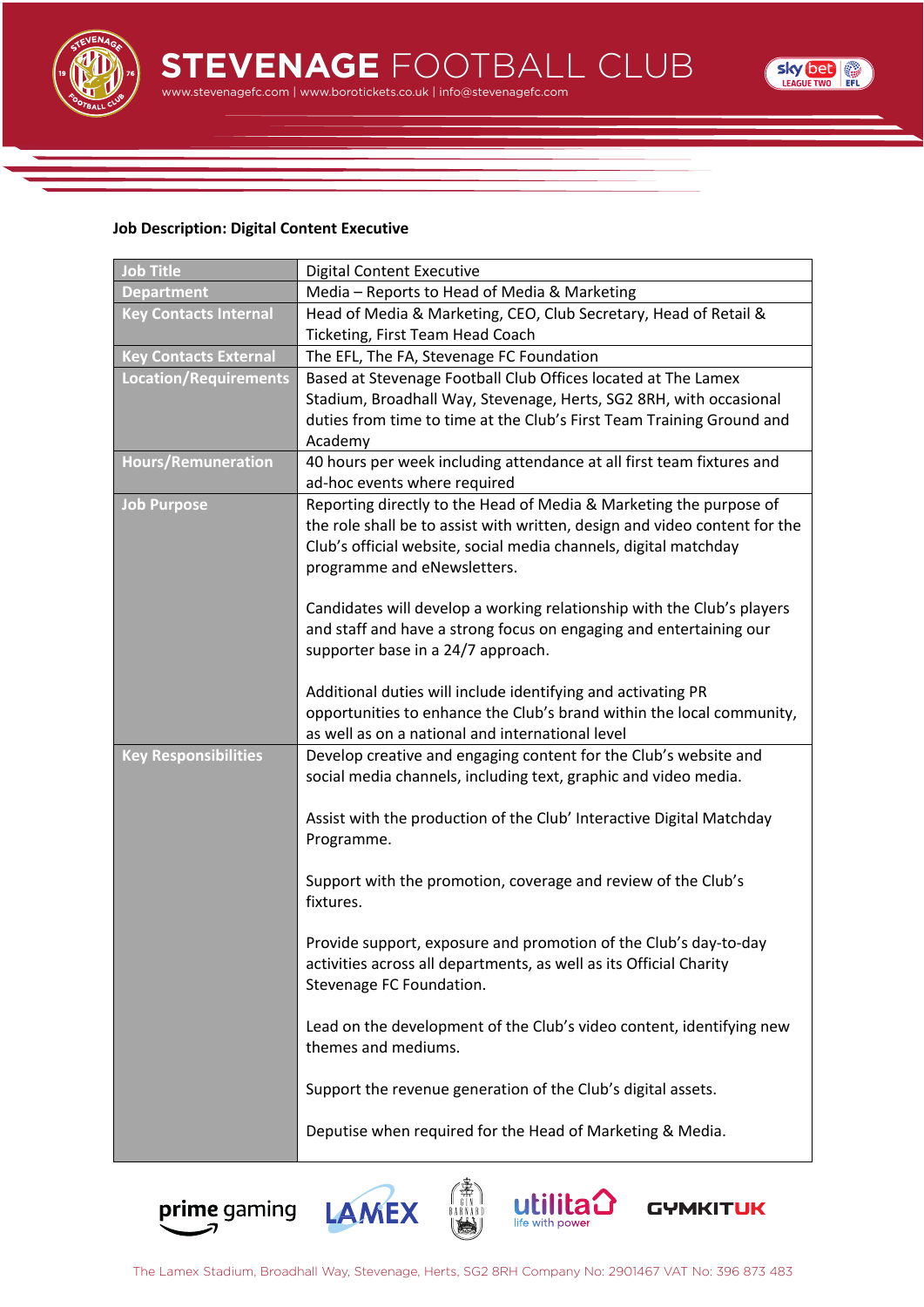

www.stevenagefc.com | www.borotickets.co.uk | info@stevenagefc.com **STEVENAGE** FOOTBALL CLUB



## **Personal Specification: Digital Content Executive**

| <b>Oualifications</b>                          | <b>Essential</b> | <b>Desirable</b> |
|------------------------------------------------|------------------|------------------|
| 1 – Valid full (UK) driver's license           |                  |                  |
| 2 – Undergraduate Degree in Media/Design/Sport |                  |                  |

| <b>Skills, Knowledge &amp; Experience</b>                            |  |
|----------------------------------------------------------------------|--|
| 3 - High level of social media, content creation and creative        |  |
| writing skills                                                       |  |
| 4 – Ability to work under pressure and hit deadlines in              |  |
| unsociable hours                                                     |  |
| 5 - Strong ability in Adobe Creative Suite (Photoshop,               |  |
| Illustrator, Premiere Pro)                                           |  |
| 6 – IT Skills to include the ability to use Microsoft Office (Excel, |  |
| Word, Outlook)                                                       |  |
| 7 – Knowledge of content management systems (CMS)                    |  |
| 8 – Experience of working in the football/sport industry             |  |
| 9 - Strong communication skills                                      |  |
| 10 – Accurate timekeeping skills                                     |  |

| Attitude/Behaviours                                             |  |
|-----------------------------------------------------------------|--|
| 11 – Takes responsibility for ensuring a high quality of work   |  |
| 12 – Genuine team player who will support and motivate other    |  |
| members of the team                                             |  |
| 13 - Adaptive individual who can cope well in high pressure     |  |
| situations                                                      |  |
| 14 – Proven ability to multi-task and develop multiple projects |  |

| <b>Personal Qualities</b>                              |  |
|--------------------------------------------------------|--|
| 15 – Hardworking and enthusiastic                      |  |
| 16 – Meticulous attention to detail                    |  |
| 17 - Understands the importance of confidentiality and |  |
| integrity at all times                                 |  |
| 18 - Loyal and committed                               |  |
| 19 - Seeks to learn and develop daily                  |  |